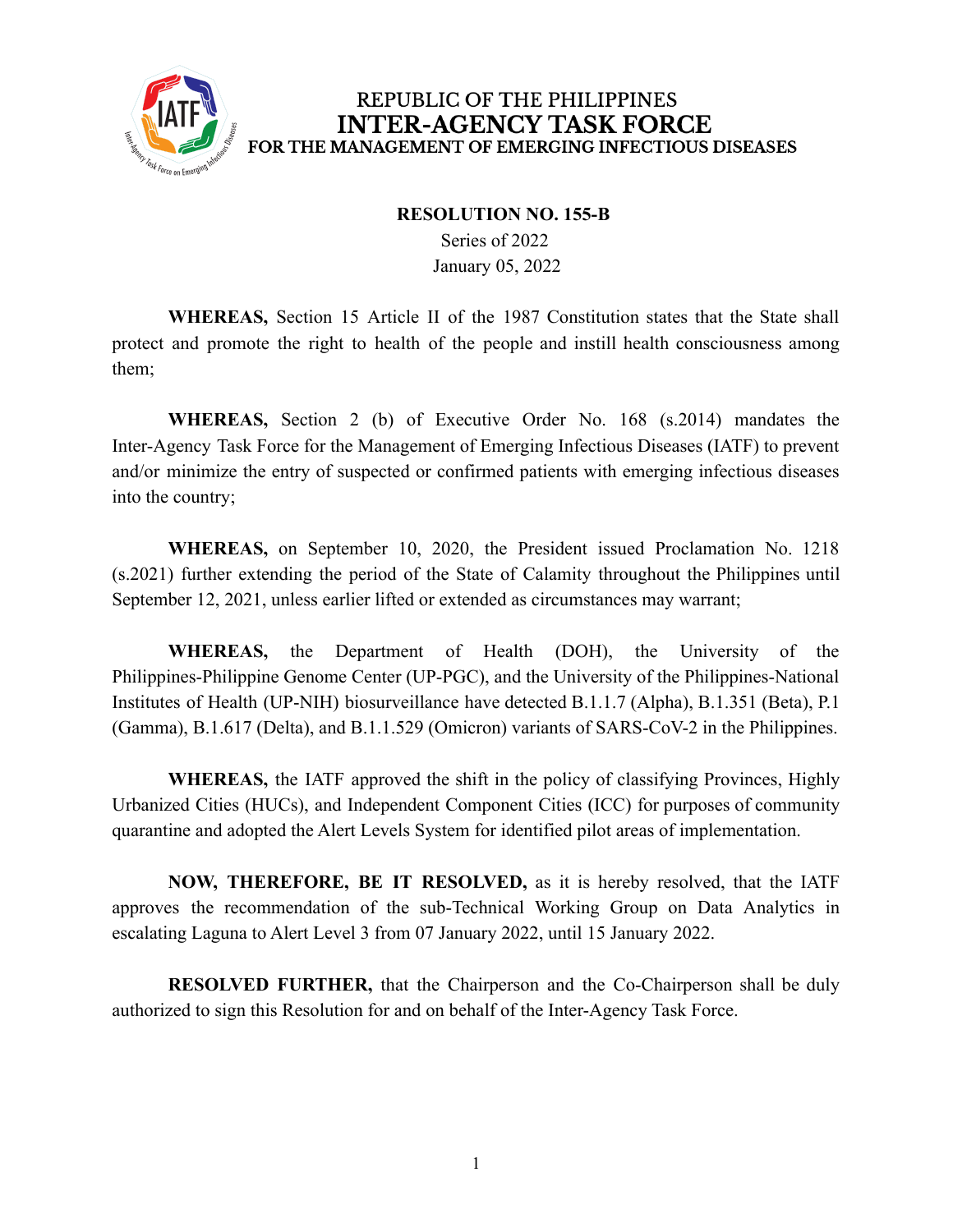

## REPUBLIC OF THE PHILIPPINES INTER-AGENCY TASK FORCE<br>FOR THE MANAGEMENT OF EMERGING INFECTIOUS DISEASES

APPROVED this January 05, 2022, via *ad referendum*.

**FRANCISCO T. DUQUE III** Secretary, Department of Health IATF Chairperson

**KARLO ALEXEI B. NOGRALES** Secretary, Office of the Cabinet Secretariat IATF Co-Chairperson